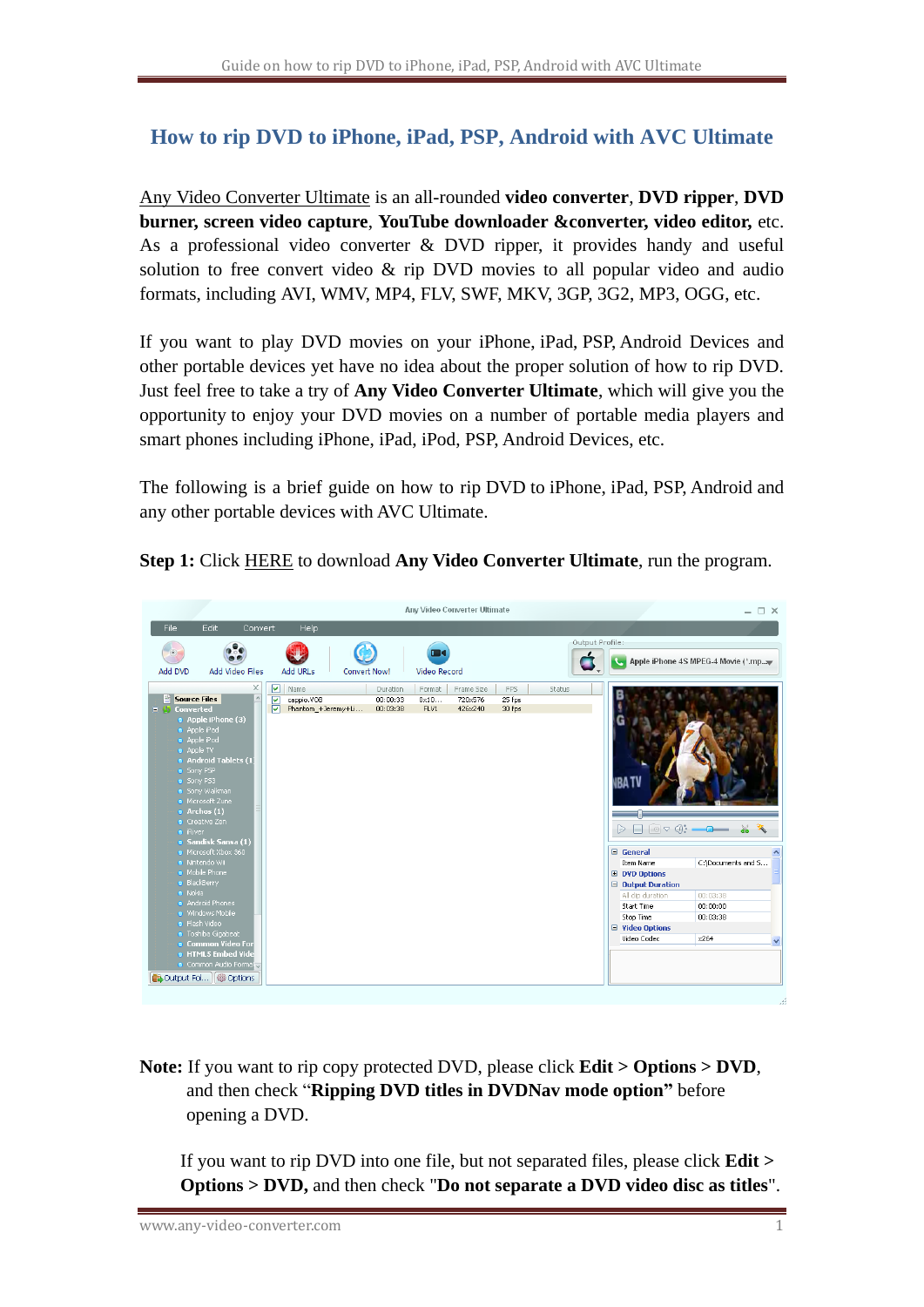On the contrary, if you want to rip DVD movies by title, make sure the "**Do not separate a DVD video disc as titles**" option is unchecked.

**Step 2:** Insert a DVD you want to rip into the program. Simply click the **Add DVD**  button or click **File > DVD**. It will start scanning your DVD, you can also choose **skip**.



**Step 3:** Select the DVD titles/chapters which you want to rip in the center panel.

**Step 4**: Choose the proper profile that suits you best from the drop-down list of **Output Profile** option on the top right corner.



**Note:** If you're ripping DVD to iPhone/iPad/iPod/Apple TV, please choose **Apple Products** and get your preferred output formats.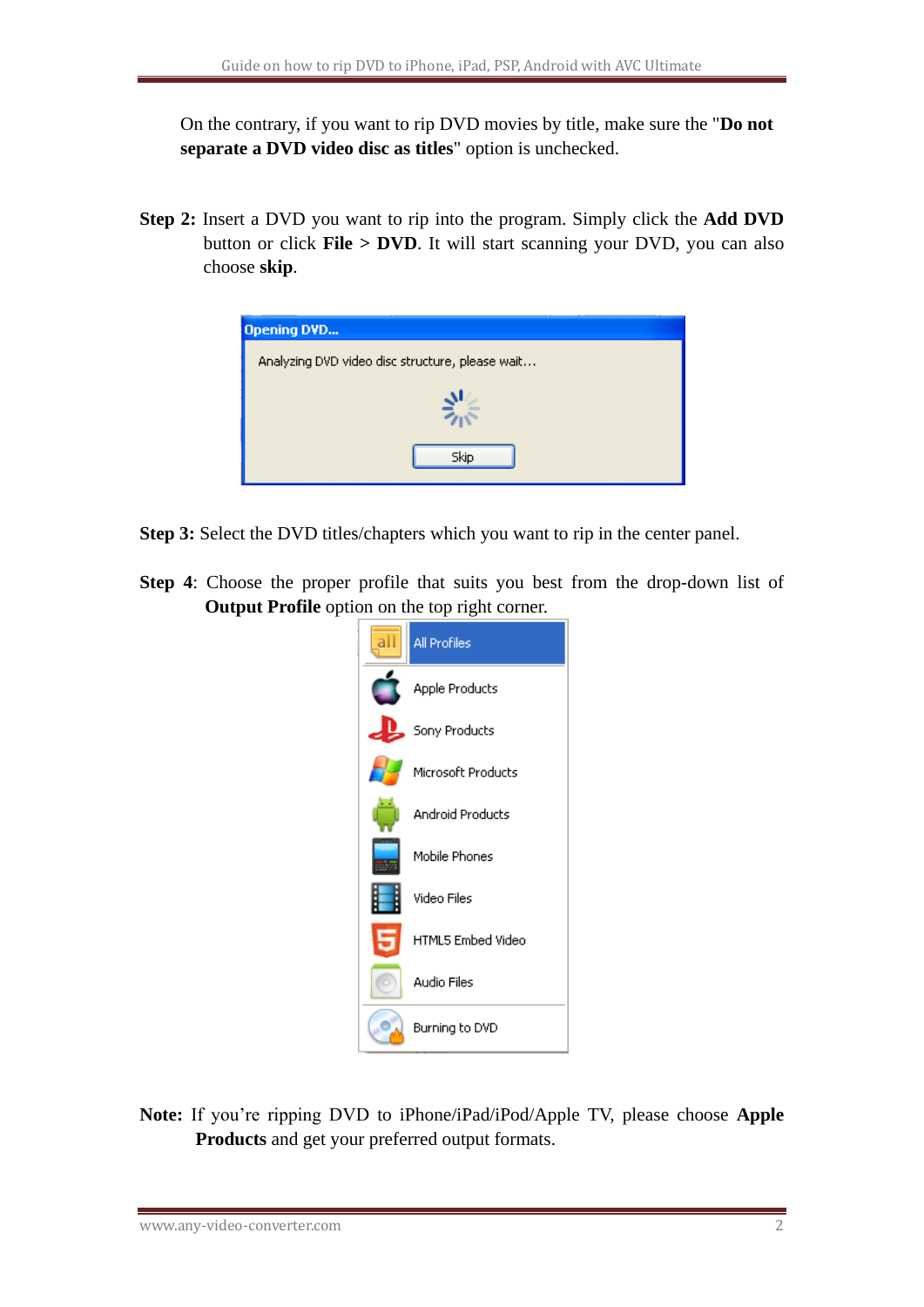If you're ripping a DVD to Android devices, please choose **Android Products**, and get your preferred output formats.

![](_page_2_Figure_2.jpeg)

If you're ripping a DVD to PSP/PS3/Sony Walkman, please choose **Sony Product**s and get your preferred output formats.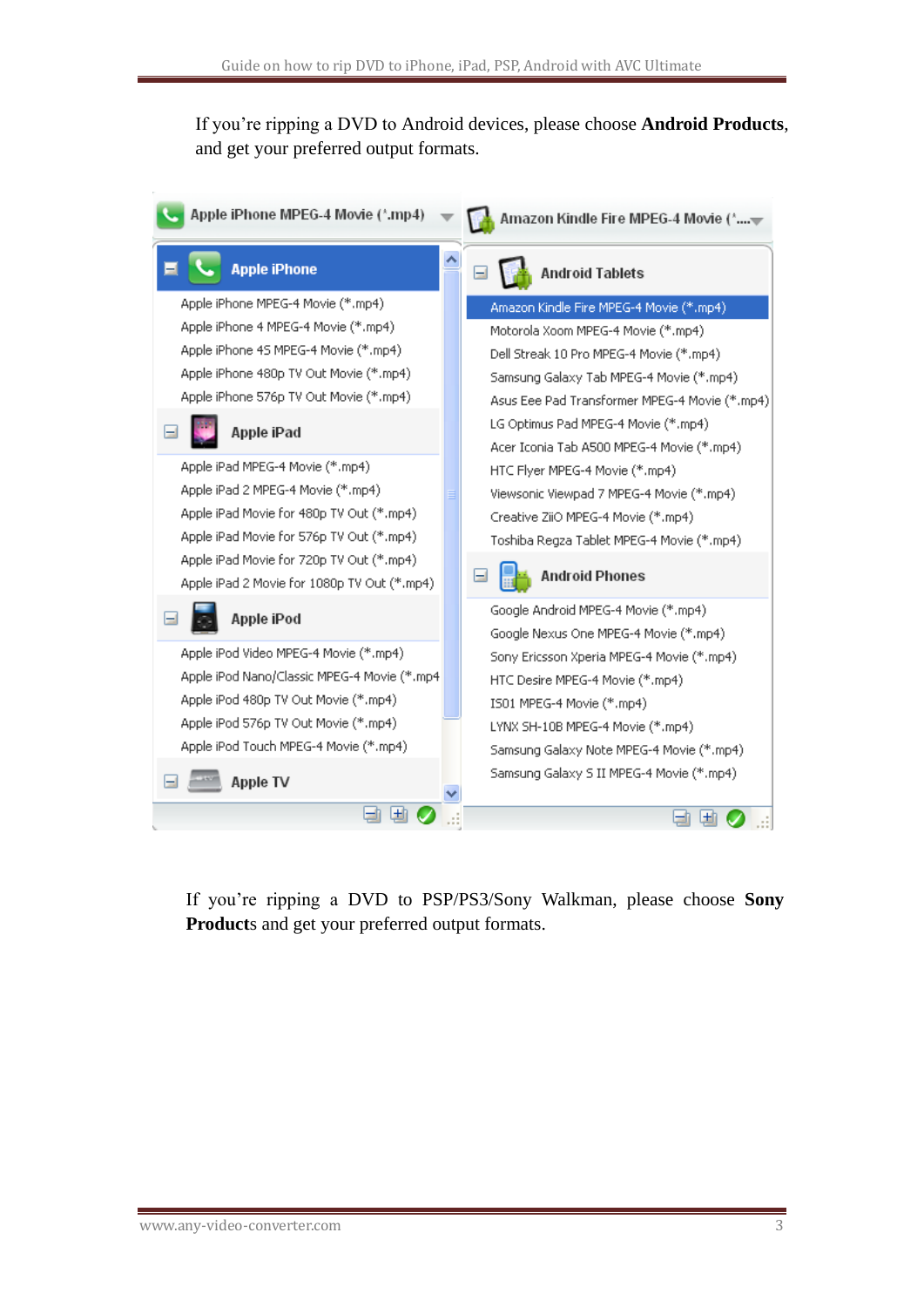| Sony PSP MPEG-4 Movie (*.mp4)                                            |  |  |  |
|--------------------------------------------------------------------------|--|--|--|
| Ξ.<br>Sony PSP                                                           |  |  |  |
| Sony PSP MPEG-4 Movie (*.mp4)                                            |  |  |  |
| Sony PSP MPEG-4 AVC Movie (*.mp4)                                        |  |  |  |
| $\Box$ Sony PS3                                                          |  |  |  |
| Sony PS3 MPEG-4 AVC Movie (480p) (*.mp4)                                 |  |  |  |
| Sony PS3 MPEG-4 AVC Movie (720p) (*.mp4)                                 |  |  |  |
| Sony PS3 MPEG-4 AVC Movie (1080p) (*.m2ts)                               |  |  |  |
| Sony Walkman                                                             |  |  |  |
| Sony WalkMan MPEG-4 Movie (*.mp4)                                        |  |  |  |
| Sony WalkMan MPEG-4 AVC Movie (*.mp4)<br>Sony WalkMan WMV9 Movie (*.wmv) |  |  |  |

**Tips:** You can also change the settings (**DVD Options/ Output Duration/Video Options/Audio Options**) in the right panel as you wish.

|  | $\boxminus$ General    |              |  |
|--|------------------------|--------------|--|
|  | <b>Item Name</b>       | Auto         |  |
|  | <b>DVD Options</b>     |              |  |
|  | Chapter                | $01 - 46$    |  |
|  | Audio Language         | Default      |  |
|  | Subtitle               | 0 - en       |  |
|  | Angle                  | Default      |  |
|  | □ Output Duration      |              |  |
|  | All clip duration      | 00:00:00     |  |
|  | <b>Start Time</b>      | 00:00:00     |  |
|  | Stop Time              | 00:00:00     |  |
|  | □ Video Options        |              |  |
|  | Video Codec            | x264         |  |
|  | Frame Size             | 960x640      |  |
|  | Video Bitrate          | 1500         |  |
|  | Video Framerate        | 25           |  |
|  | <b>Encode Pass</b>     | $\mathbf{1}$ |  |
|  | $\equiv$ Audio Options |              |  |
|  | Audio Codec            | aac          |  |
|  | Audio Bitrate          | 160          |  |
|  | Sample Rate            | 44100        |  |
|  | Audio Channel          | 2            |  |
|  | Disable Audio          | No           |  |
|  | A/V Sync               | Basic        |  |
|  | Audio Track            | Default      |  |
|  | Subtitle               | None         |  |
|  |                        |              |  |